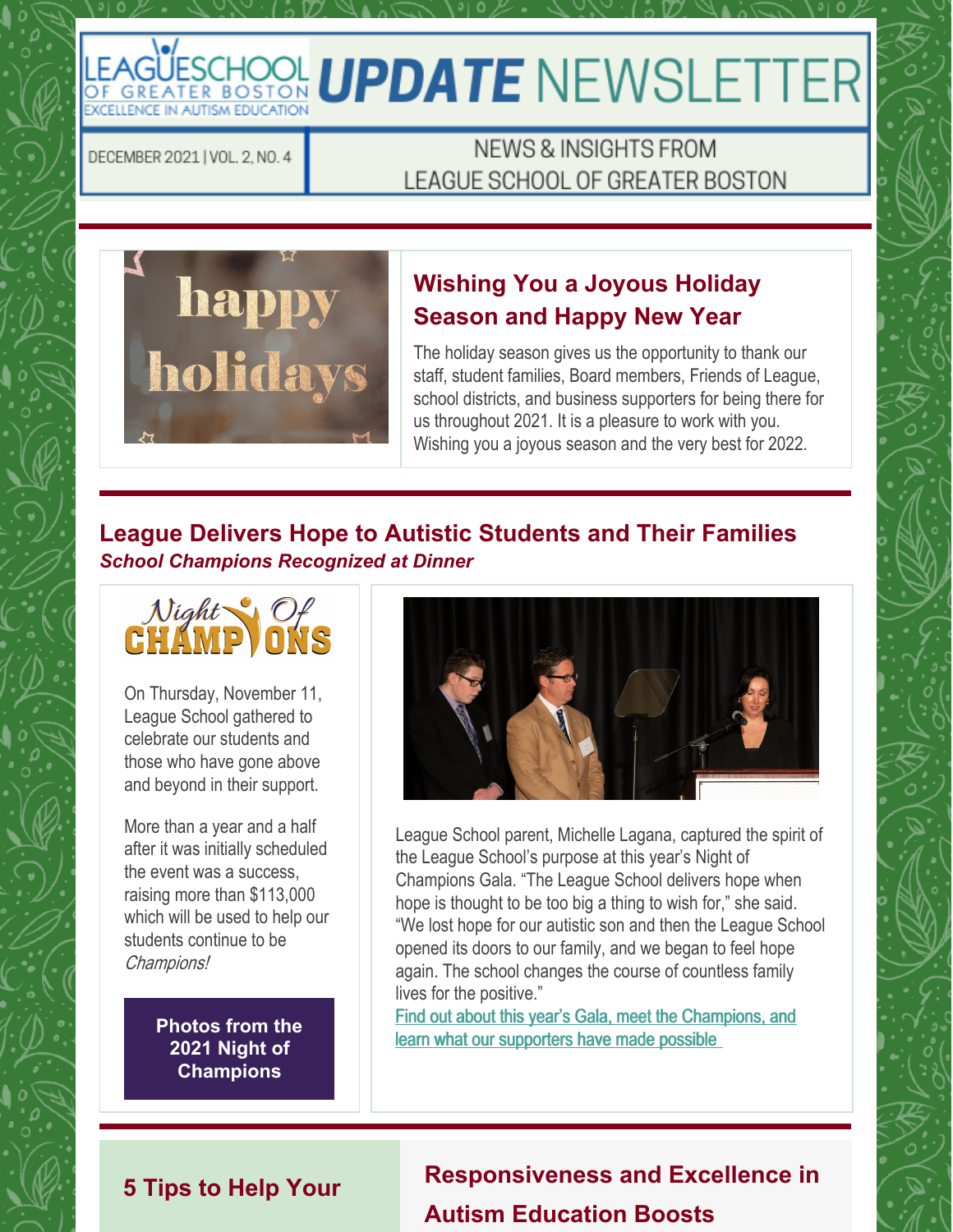## **Student and Family Enjoy the Holidays**



The holidays are here and they can be a time of stress, anxiety, and overload for League School students and their families. Throughout November and December, routines are disrupted, which is difficult for people on the autism spectrum. "Our goal is for all family members to enjoy family festivities by helping families support their children with autism to participate in new, and potentially challenging activities," said Speech-Language Pathologist and Department Head, Chrissy Bunnell. [Discover](https://leagueschool.org/5-tips-to-help-your-student-and-family-enjoy-the-holidays/) 5 tips to help your student and family enjoy the holidays.

## **Recruitment Efforts**



The League School's reputation for effective Autism programming coupled with responsiveness to inquiries has led to a steady flow of student referrals. Many school districts are struggling to help students catch up on missed learning due to the pandemic. Some are finding they don't have the resources to help students on the autism [spectrum.](https://leagueschool.org/responsiveness-and-excellence-in-autism-education-boosts-recruitment-efforts/) Find out why districts and parents are turning to the League School.

## **Insights from IEP Improvement Project Drive Adoption of Other Initiatives**

As reported in March, the Department of Elementary and Secondary Education (DESE) selected the League School as one of three private schools, and the only school focused on the autism community, to help overhaul the Individual Education Program (IEP) process. The goal of the initiative is to improve outcomes for students with disabilities. Read the latest about this [initiative.](https://leagueschool.org/insights-from-iep-improvement-project-drive-adoption-of-other-initiatives/)

## **Congratulations and Best Wishes to Bill Mulcahy and Paul Larter on Their Retirement**



We recently bid a fond adieu to beloved League School employees, Paul Larter and Bill Mulcahy. Both retired after many years of working for the school. With a collective 33 years of service, they leave behind an indelible mark on our staff and students. We wish them the very best in the next chapter of their lives. Learn about their [contributions](https://leagueschool.org/congratulations-and-best-wishes-to-bill-mulcahy-and-paul-larter-on-their-retirement/) to the school.

Each year, outside support helps us close a financial gap between tuition and the true cost of providing the resources needed for our students to succeed.

That support is needed now more than ever as we work to create new learning opportunities while facing so many challenges and uncertainties. Please consider supporting League School by making a donation before December 31st.